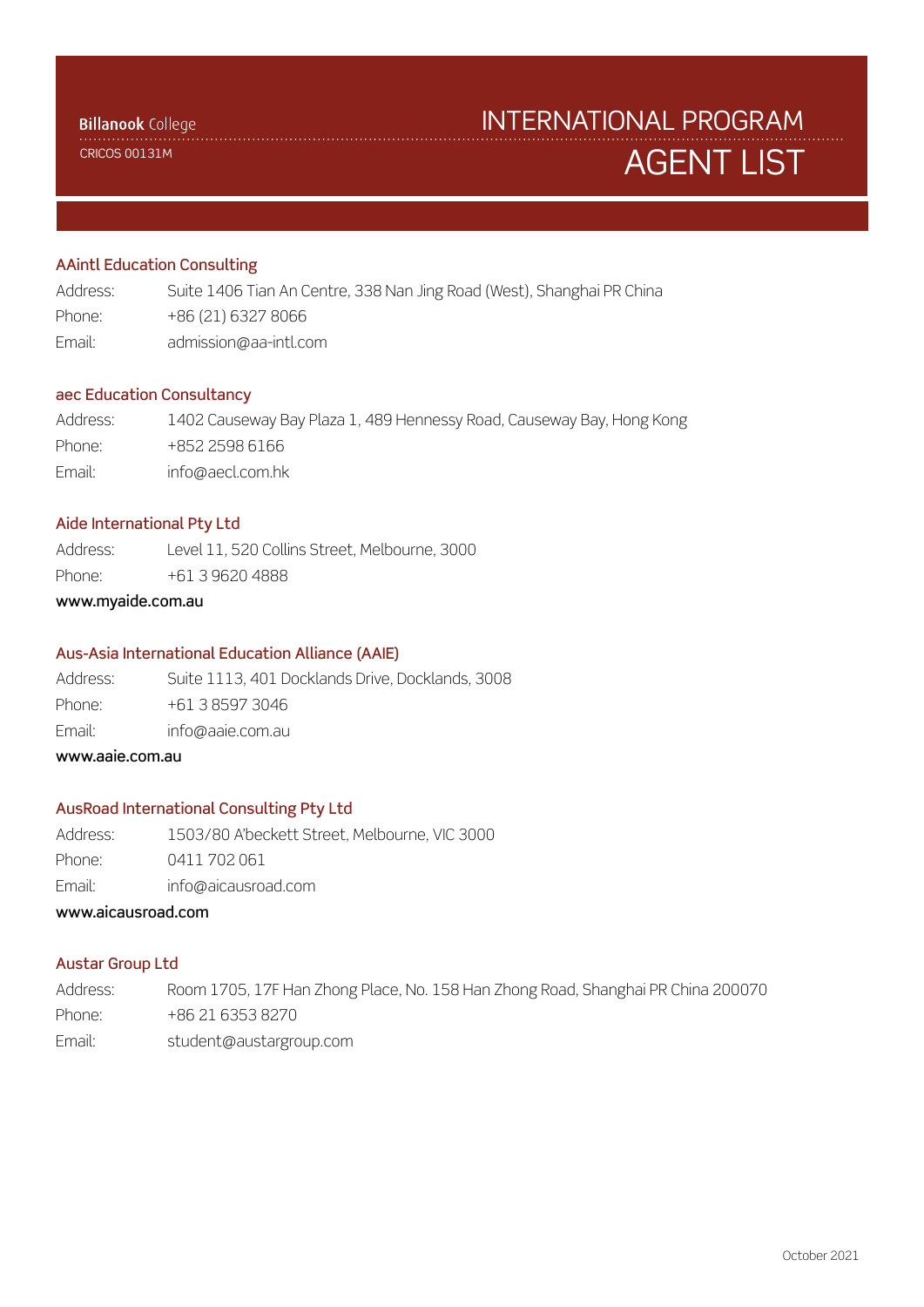CRICOS 00131M

# AGENT LIST INTERNATIONAL PROGRAM

# Australia & New Zealand International Education

| Address: | 201B, Level 2, 19-23 Prospect Street, Box Hill VIC 3128 |
|----------|---------------------------------------------------------|
| Phone:   | 0468 887 890                                            |
| Email:   | admin@anziem.com                                        |

## BAE Education & Migration Centre (Melteck)

Address: Level 13, 60 Collins Street, Melbourne, VIC 3000

Phone: +61 3 9663 5733

Email: bae@bae.com.au

http://bae.com.au/zxjjyw.html

#### Beijing AOJI Education Consulting Co Ltd

| Address: | Interchina Commercial Building, No. 33 DengShiKou Street |
|----------|----------------------------------------------------------|
|          | Dong Cheng District, Beijing, PR China 100006            |
| Phone:   | +86 10 6522 9780                                         |
| Email:   | marketing.au@aoji.cn                                     |
|          |                                                          |

## Beijing New Oriental Vision Overseas Consulting Co Ltd

Address: Floor 8 New Oriental South Building, Zhongguancun, Haidian District,

Beijing 100080, China

Phone: +86 10 6260 5599-7911

Email: novo-anz@xdf.cn

# China Liuxuecity Co Ltd

Address: Room 1809-1817, 18/F., Block A, Xinian Centre, No.6021 Shennan Road, Futian District, Shenzhen, PR China Phone: +86 755 8279 4258 Email: kevi.liu@chinaliuxue.org.cn

www.chinaliuxue.org.au

#### C Study Abroad Pty Ltd

Address: Suite 5, Level 1, 377-383 Sussex St. Sydney, 2000

Phone: +61 2 9267 2588

Email: cstudyab@bigpond.net.au

### www.cstudyabroad.com

### Dadi Oveseas Studies Service Centre

Address: Unit 702-703, 7F, 700 Nathan Road, Mong Kok, Kowloon, Hong Kong Phone: +852 2314 8312 Email: www.dadi.com.hk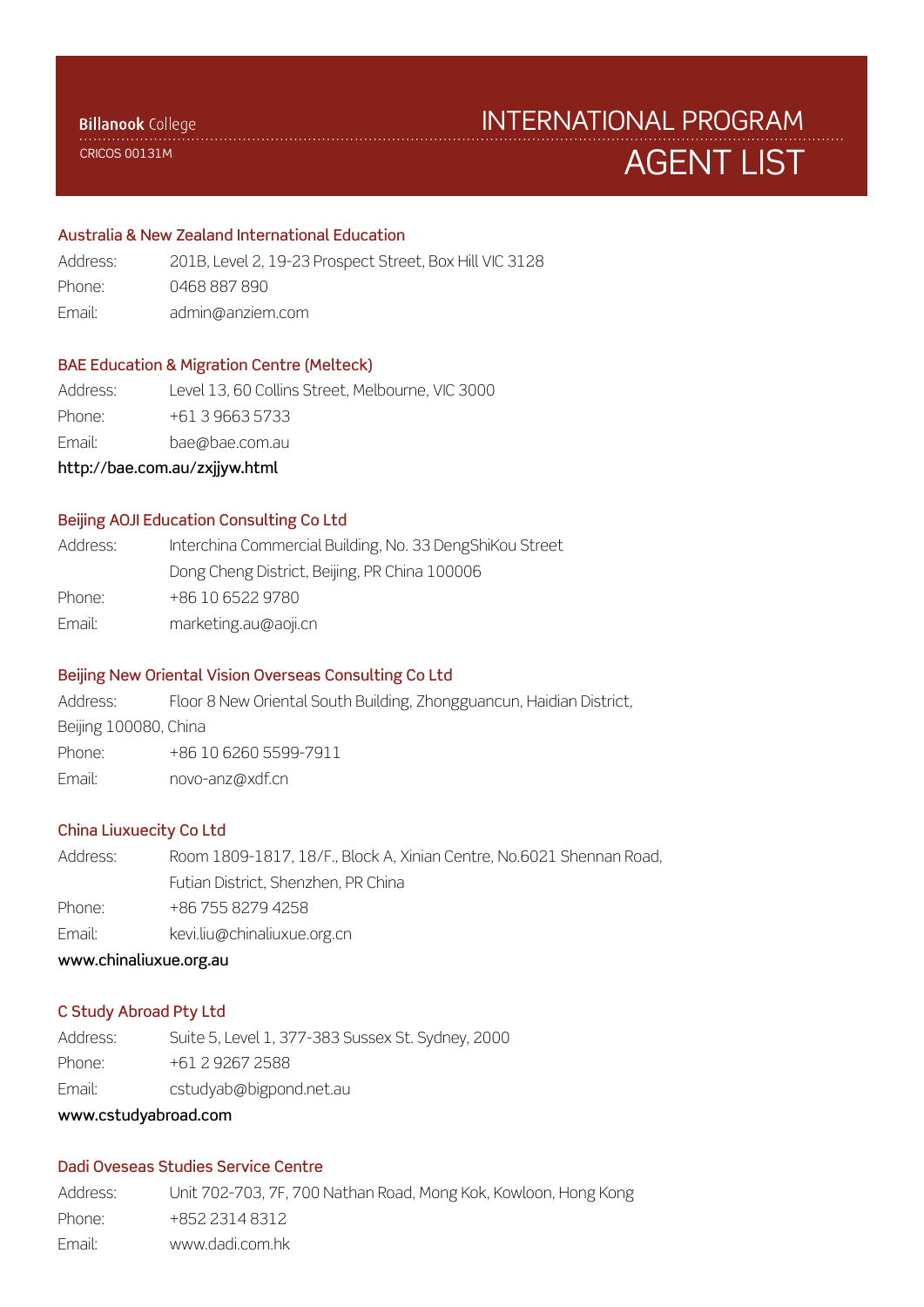CRICOS 00131M

# AGENT LIST INTERNATIONAL PROGRAM

# Duc Anh A&T Co Ltd

Address: 54-56 Tue Tinh Street, Hai Ba Trung Dist. Hanoi, Vietnam Phone: 0243 971 6229 Email: lucy@ducanh.edu.vn

# EduGlobal China Ltd.

| Address: | 7th Floor, North Office Tower, the New World Centre   |
|----------|-------------------------------------------------------|
|          | 3B Chongwenmenwai Street, Beijing, 100062, P.R. China |
| Phone:   | +86 10 670 85521                                      |
| Email:   | intl.marketing@eduglobal.com                          |

#### EIC Global (Australia) Pty Ltd

| Address: | Suite 1, Level 13, 55 Swanston Street, Melbourne 3000 |
|----------|-------------------------------------------------------|
| Phone:   | +61 3 9654 8890                                       |
| Email:   | melbourne@eiceducation.com.cn                         |

#### Global Elite Schools Associations

| Address: | Level 1, 338 Pitt Street, Sydney, NSW 2000 |
|----------|--------------------------------------------|
| Phone:   | $+61283166606$                             |
| Email:   | info@gesa.global                           |

## Gordon Education (Australia) Pty Ltd

Address: Level 23, Tower 5, 727 Collins Street, Melbourne 3008 Phone: 03 8686 9178 Mobile: +61 457120 558

# www.gordoneducation.com.au

#### HWAIT INTERNATIONAL GROUP PTY LTD

(Trading as: Hwait International Education)

| wayny Uwait oom |                                                                               |
|-----------------|-------------------------------------------------------------------------------|
| Email:          | nelson.ni@hwait.com   Skype: nelson_nf                                        |
| Mobile:         | +86 136 2168 2816   QQ: 1017804652   WeChat: N20070224                        |
| Phone:          | +86 21 6044 5560 (China)   +61 (0)8 70706558 (AU)                             |
| Address:        | Suite 3013, Level 30, No.580, Nanjing Road(West), Shanghai, P.R. China 200041 |

# www.Hwait.com

## IES International Education

Address: Rm 1403 Waihai Westlake International Trade Building, Hangzhou, China Phone: +86 571 871 51899 Email: ies@ies-edu.com.cn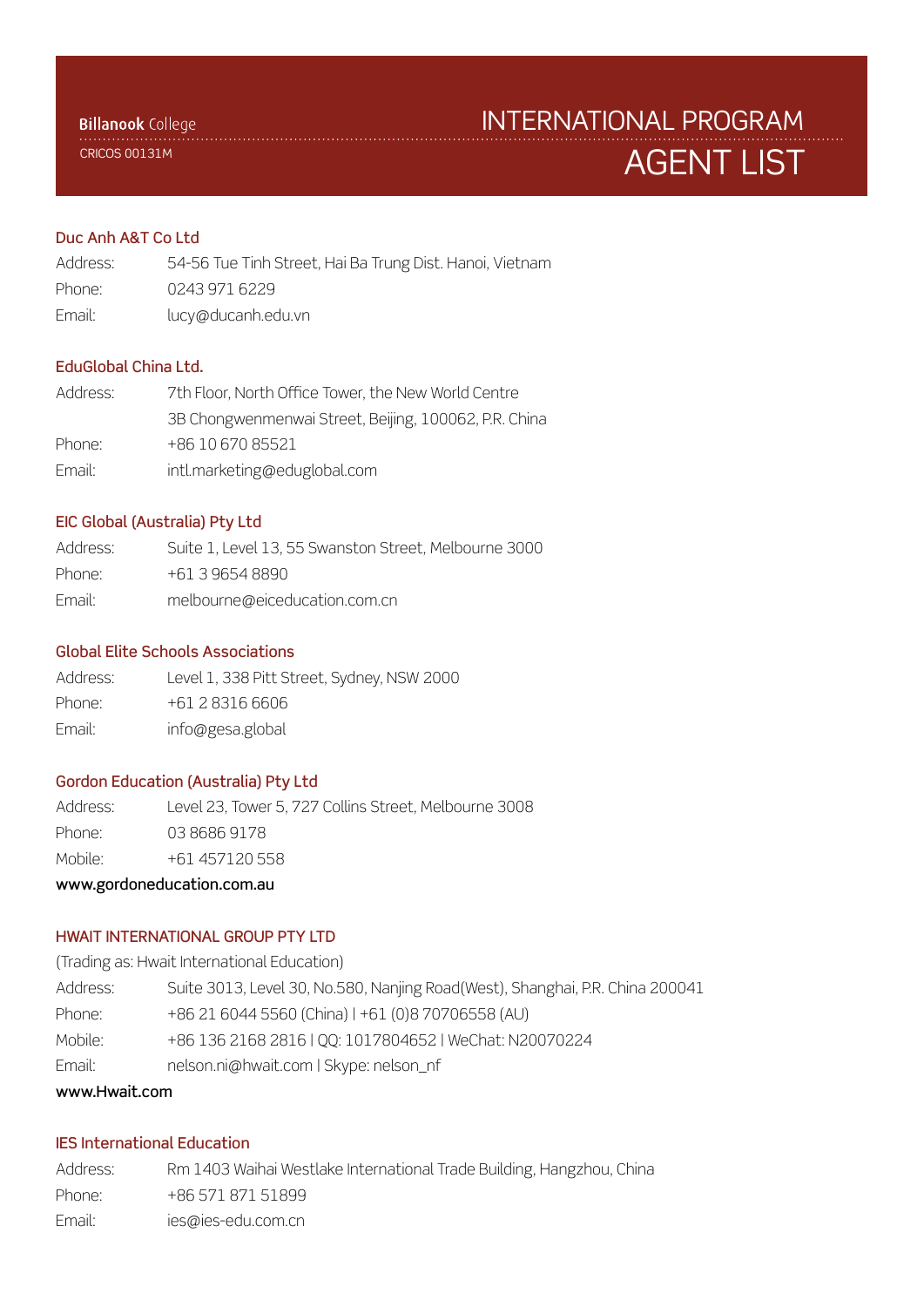CRICOS 00131M

# AGENT LIST INTERNATIONAL PROGRAM

#### International Student Exchange Services (ISES) Pty Ltd

Address: 503/488 Bourke Street, Melbourne, 3000

- Phone: +61 3 9642 0253
- Email: ises@ises.net.au

# JJL Overseas Education Consulting & Service Co Ltd

Asia Pacific Department - Global Development Centre

Address: Floor 6, Building No.1, G.T. International Center, Jia3Yongandongli, Jianguomenwai Avenue, Chaoyang District, Beijing, 100022 China

Email: marketingau@jjl.cn

Phone: 0086-10-6568-5656 ext 2412

# Laurel International

Address: Suite 408 / 2 Queen Street, Melbourne Phone: +61 3 9621 1688 Email: info@laurelintl.com.au

#### New Vision Education Australia

Address: 470 Collins Street, Melbourne, VIC 3000 Phone: +61 413 938 998 Email: info@newvisionedu.com.au

#### Royal Migration & Education (Australia) Group

Address: 26 Weeden Drive, Vermont South, Melbourne, VIC 3133 Phone: +61 452 410 331 Email: huakun888@gmail.com

#### Shanghai Enjoy Overseas Education Co Ltd

Address: 2F/No. 160, You Yi Road, Baosteel Business Building, Shanghai 201900 Phone: +86 13601956307 Email: rachelguo@enjoyedu.org.cn

#### www.enjoyedu.org.cn

# Smart Choice Education & Migration

- Address: Level 2, 179 Swanston Street, Melbourne, VIC 3000 Phone: +61 3 9005 1992
- Email: enquiries@sce.org.au

#### www.scem.com.au